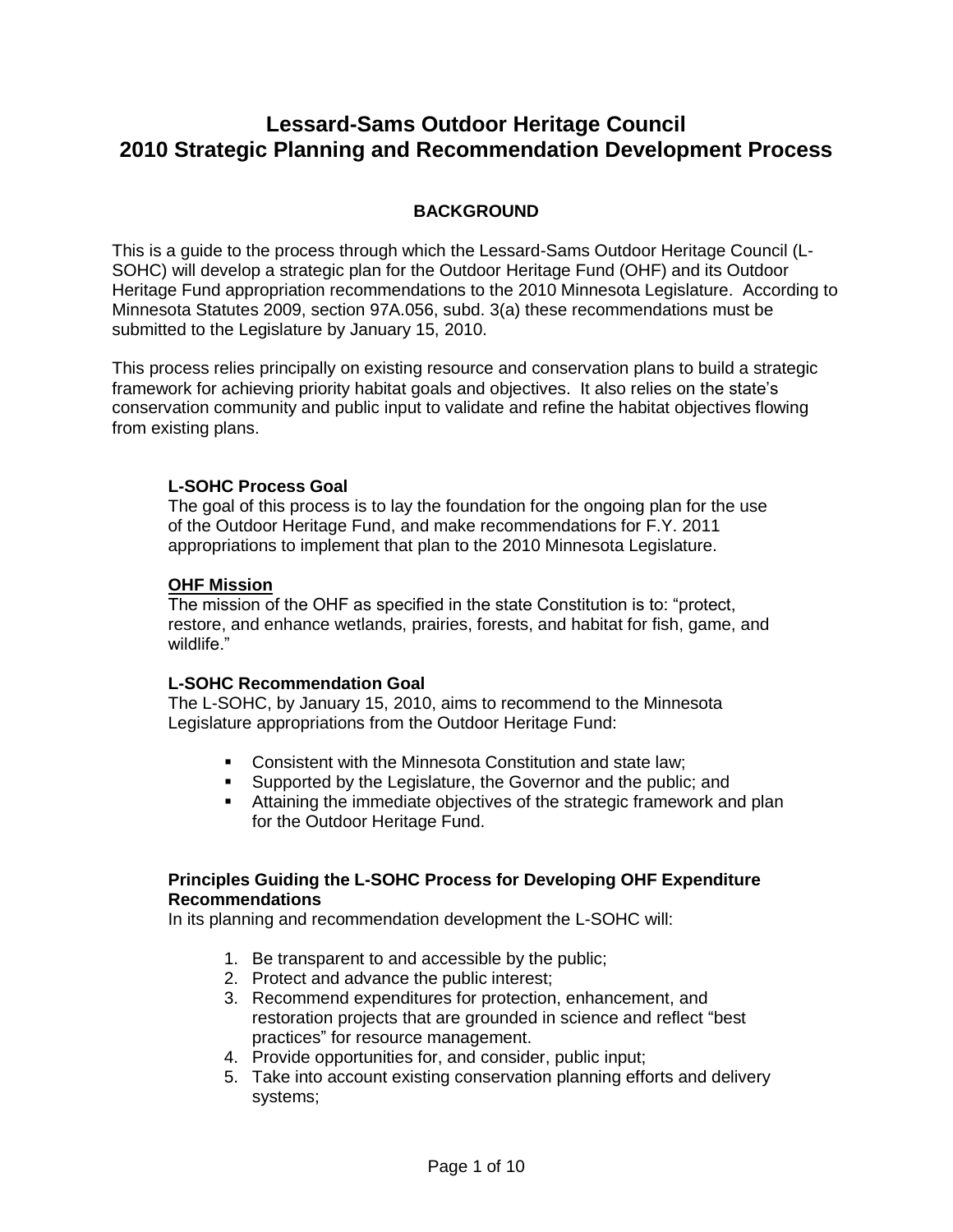- 6. Encourage efficient and effective conservation solutions;
- 7. Be understandable by the public; and
- 8. Ensure conservation benefits are broadly distributed around the state, consistent with scientific principles and priorities identified in the state's species-, habitat-, and resource-specific plans as well as its statewide conservation plans.

The planning process consists of three steps:

Step 1: Extract the goals and objectives from each Minnesota comprehensive resource plan and collate them into the Council's geographic sections used for planning.

Step 2: With the assistance of conservation professionals, from local, state, federal and private organizations and assembled by neutral facilitators, eliminate overlap, ensure completeness and reduce the goals and objectives from comprehensive resource plans to annual targets.

Step 3: Regional (5) public meetings to obtain input, review and priority setting information on the regional plans.

The results for each region will be incorporated into the Call for Requests publically distributed in October.

## **EXISTING PLAN REVIEW AND INCORPORATION**

Minnesota Law informs the process for developing L-SOHC recommendations. By law, the L-SOHC must make recommendations that "… will achieve the outcomes of existing natural resource plans, including, but not limited to, the Minnesota Statewide Conservation Plan, that directly relate to the restoration, protection, and enhancement of wetlands, prairies, forests and habitat for fish, game and wildlife, and that prevent forest fragmentation, encourage forest consolidation, and expand restored native prairies." (M. S. 2009, section 97A.056, subd. 3(a))

Additionally, M. S. 2009, section 97A.056, subd. 3(h) instructs the Council to "…use the regions of the state based upon the ecological regions and subregions developed by the Department of Natural Resources and establish objectives for each region and subregion to achieve the purposes of the fund outlined in the state constitution."

This guidance needs to be considered in the context of two additional planning requirements facing the Council. M.L. 2009, Chapter 172, Article 5, Section 9 requires the legislative committees designated by the House and Senate leadership to, alongside the Council, develop a legislative guide stating the principles for the use and expected outcomes of all funds from the three-eighths – Legacy Amendment. This task needs to be completed by January15, 2010. Section 9 of the same law requires the same institutions to develop a 25-year strategic plan, by January 15 2011, to be updated every five years. Presumably, this plan is linked to the ten year plan and 25-year framework M.S. 2009, section 97A.056, subd. 3(h) requires the Council to develop. To accomplish all the planning requirements facing the Council the Council must use processes that serve more than one planning objective.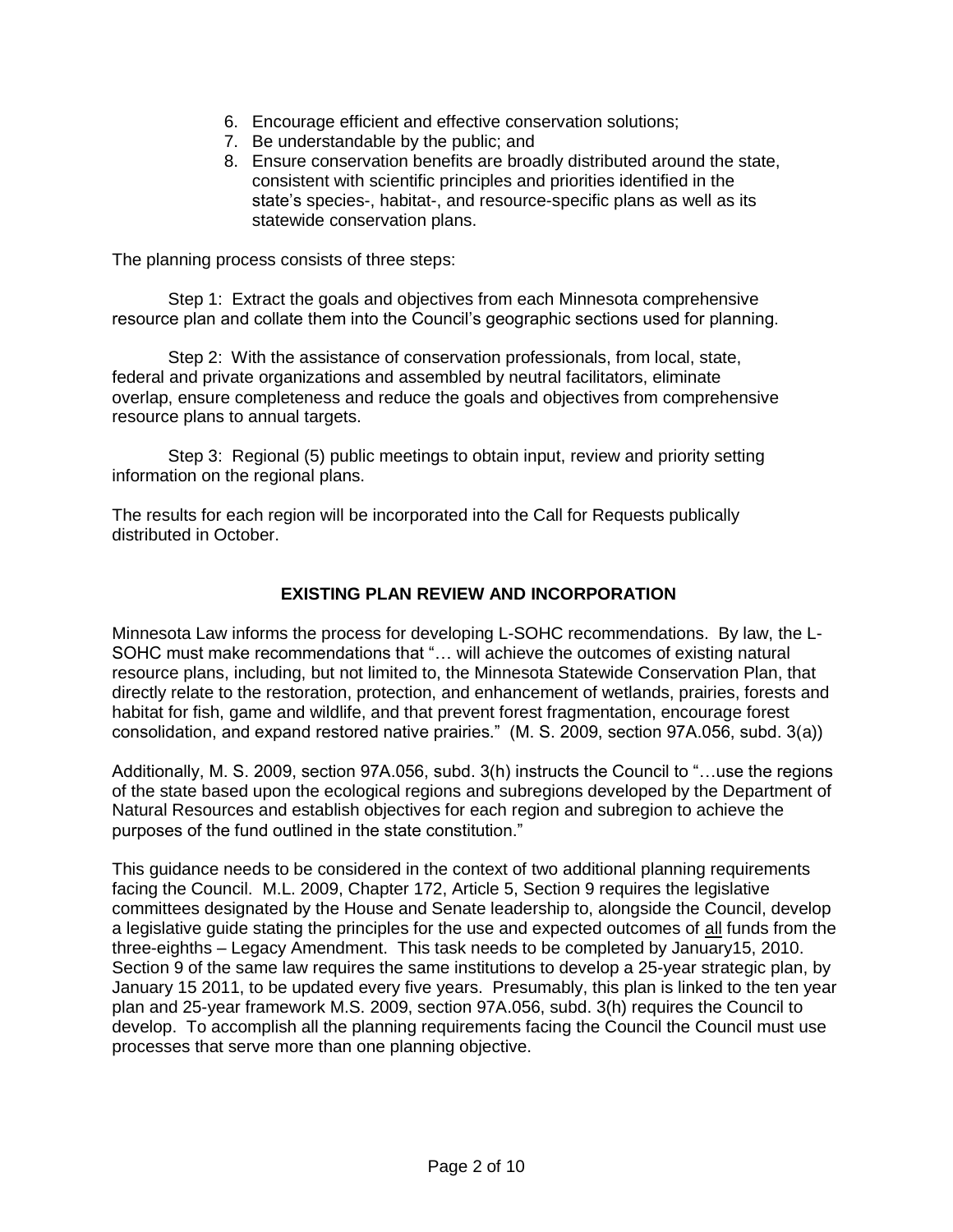In developing its OHF expenditure recommendations to the 2009 Legislature, the Council reviewed all known Minnesota plans directly relating to the mission as described above. Among the statewide species-, habitat-, and resource-specific plans reviewed are:

- Minnesota Forest Planning
- **Minnesota Forests for the Future**
- **USFWS Wetland Plan**
- **USFWS Biological Planning**
- **Tomorrow's Habitat for the Wild and Rare**
- **Aquatic Management Area Plan**
- **Wildlife Management Area 50-Year Plan**
- **National Fish Habitat Plan**
- **Long Range Duck Recovery Plan**
- **EXECT** Long Range Plan for the Ring-Neck Pheasant in Minnesota
- **EXEDENT PLAN** For Wild Turkey in Minnesota
- Managing Minnesota's Shallow Lakes for Wildlife and Waterfowl

Recommendations from these plans, other plans such as the Scientific and Natural Area Plan, and experts in conservation in Minnesota were synthesized into two statewide, comprehensive conservation plans also reviewed by the Council:

- **The Minnesota Statewide Conservation and Preservation Plan; and**
- A Fifty-Year Vision: Conservation for Minnesota's Future.

These two comprehensive synthesizing plans will jointly form the basis of the L-SOHC's planning and recommendation framework for its recommendations to the 2010 Minnesota Legislature. The process of joining these two plans is outlined below.

#### **The Minnesota Statewide Conservation and Preservation Plan and the Outdoor Heritage Fund**

According to the authors, the Minnesota Statewide Comprehensive Conservation and Preservation Plan identifies thirteen actions addressing the Outdoor Heritage Fund's mission of restoring, protecting, and enhancing wetlands, prairies, forests and habitat for fish, game and wildlife, and preventing forest fragmentation, encouraging forest consolidation, and expanding restored native prairies. These actions arise in three issue areas: habitat, land use and energy. (Jean Coleman before the Council on January 12, 2009)

| Act. Num.      | <b>Action</b>                                               | Page      |
|----------------|-------------------------------------------------------------|-----------|
| H1             | Protect priority land habitats                              | pp. 63-67 |
| H <sub>2</sub> | Protect critical shorelands of streams and lakes            | pp. 67-74 |
| H4             | Restore and protect shallow lakes                           | pp. 78-79 |
| H <sub>5</sub> | Restore land, wetlands, and wetland-associated watersheds   | pp. 80-81 |
| H6             | Protect and restore critical in-water habitats of lakes and |           |
|                | streams                                                     | pp. 81-84 |
| H 7            | Keep water on the landscape                                 | pp. 84-87 |
| H 13           | Habitat and landscape conservation and training programs    |           |
|                | for all citizens                                            | pp. 94-96 |

#### **Habitat Action**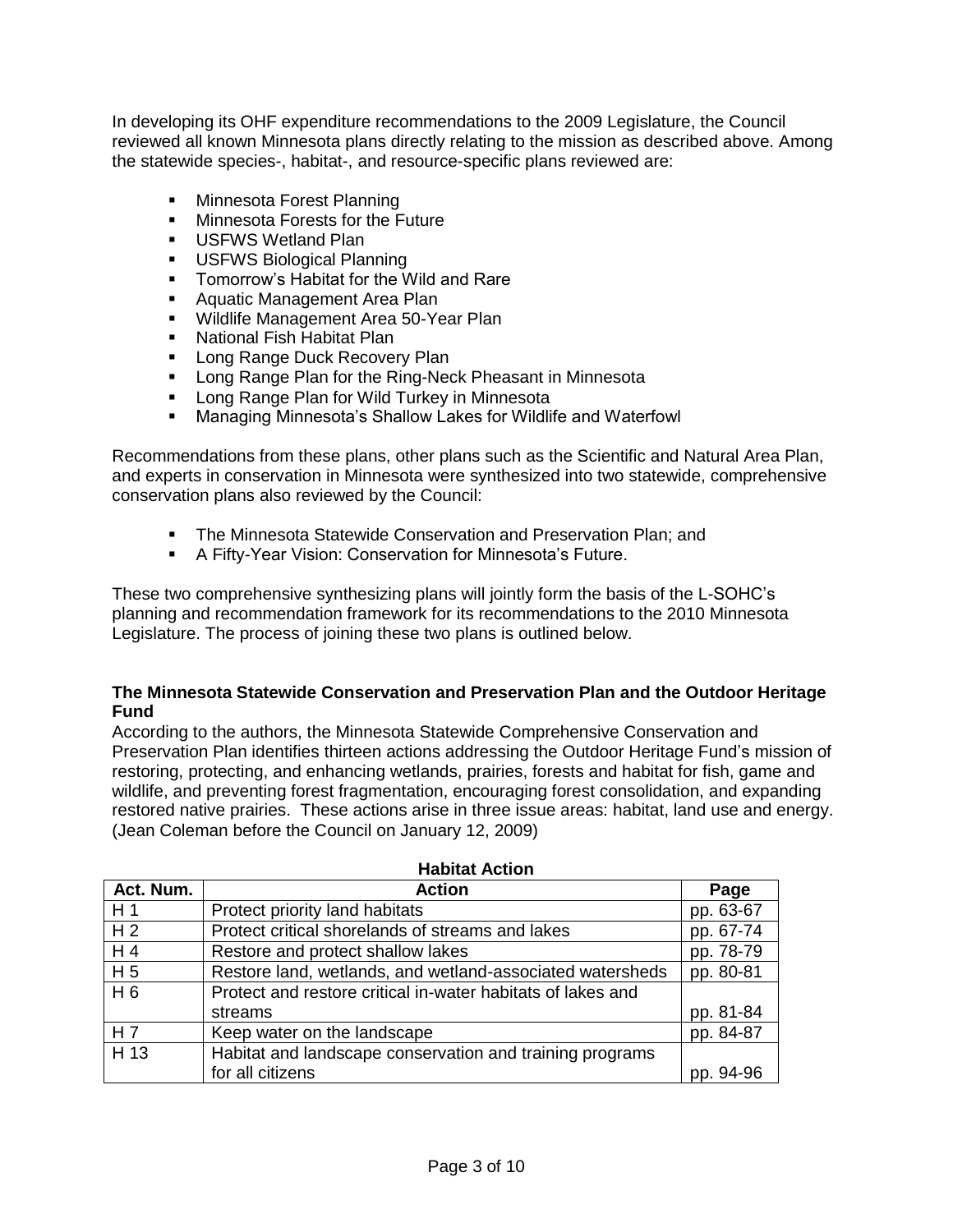### **Land Use Action**

| Act. Num.  | <b>Action</b>                         | Page        |
|------------|---------------------------------------|-------------|
|            |                                       |             |
|            |                                       |             |
|            |                                       |             |
| <b>LU8</b> | Protect large blocks of forested land | pp. 130-131 |

These actions will form the L-SOHC planning framework.

### **A Fifty-Year Vision: Conservation for Minnesota's Future**

This plan resulted from efforts by a coalition of citizens and organizations, brought together by the Campaign for Conservation and committed to developing long term conservation strategies, and funding sources, and policies that will ensure the preservation of Minnesota's resources for future generations. It was the result of a three-step process:

- 1. Defined 14 regions for the Fifty-Year Vision, based on the Ecological Classification System (ECS) devised by the Minnesota Department of Natural Resources.
- 2. Reviewed over 50 statewide plans and countless regional plans in developing the Vision.
- 3. Engaged regional teams of conservation experts to review the key findings and goals from existing plans. Thirty-five regional meetings were conducted and over 300 participants provided advice and formed regional visions.

Therefore, the Vision represents a synthesis of the conclusions of the statewide and regional plans and the views of scientific and administrative experts in the field of conservation in Minnesota. These experts represent the gamut of conservation interests and conservation delivery systems.

The 50-Year Vision and long-term habitat and conservation goals were allocated among these 14 regions:

Red River Valley Glacial Lake Agassiz Beach Ridges Aspen Parklands Minnesota River Prairie Prairie Coteau Deciduous Transition Southeast Blufflands Hardwood Hills Northern Lakes Superior Uplands Arrowhead Peatlands North Shore Twin Cities Metropolitan Area

Typical findings for a region include concrete habitat goals recommended to be achieved over the 50-year planning horizon. For example, the findings for Minnesota River Prairie that fit within the guidance of the Minnesota Statewide Conservation and Preservation Plan are: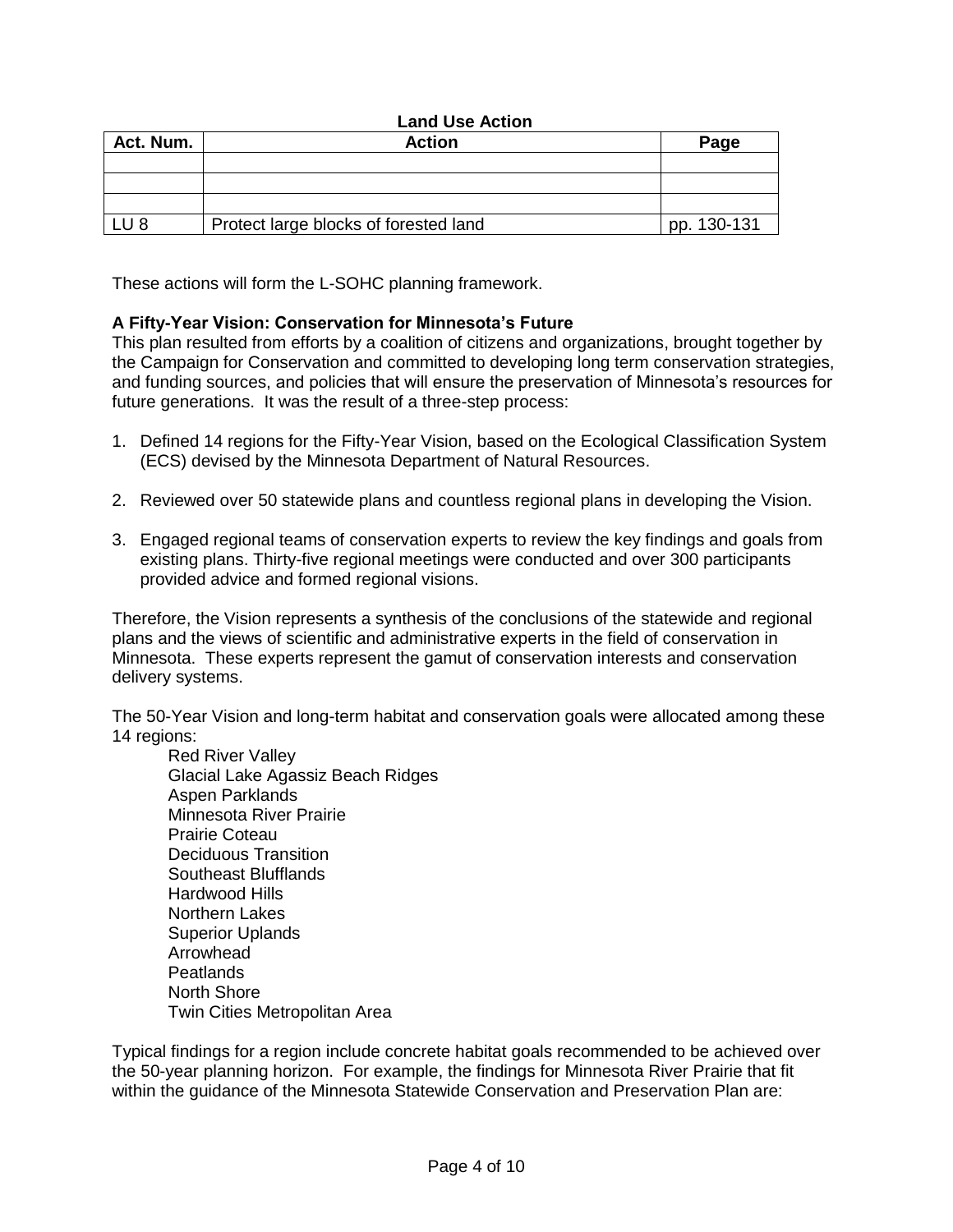- Restore and protect 583,000 acres of as called for in the Pheasant Plan
- Restore and protect 656,000 acres called for in the Duck Plan.
- Acquire additional 189,410 acres of WMA lands called for in WMA plan.

These concrete habitat goals from all fourteen of the Vision's regions will be the basis for the L-SOHC habitat targets.

## **PLANNING AND RECOMMENDATION PROCESS OVERVIEW**

The cross-functional flow chart (FIGURE 2) on page 7 describes how the two statewide conservation plans and the species/habitat/resource specific plans will be integrated into the L-SOHC's strategic plan guiding the FY 2011 recommendations of the Council. Following the flow chart is a brief discussion of the major process points leading up to the development of the Call for Requests.

## **The Regions**

Minnesota Law requires the Council to plan using Minnesota Department of Natural Resources approved ecological sections and subsections. The Minnesota Department of Natural Resources ecological section framework divides the state into ten ecological sections. Due to time, logistics, resources, and the nature of conservation delivery systems, for the plan and plan-based recommendations to the 2010 legislature, the L-SOHC will combine the ten Ecological Sections into five Outdoor Heritage Council (L-SOHC) Sections as follows:

- **Northern Forest** (Southern, Western and Northern Superior Uplands, No. Minnesota and Ontario Peatlands, and No. Minnesota Drift and Lake Plains sections)
- **Forest/Prairie Transition** (Lake Agassiz, Aspen Parklands, and Minnesota and NE Iowa Morainal Sections)
- **Southeast Forest** (Paleozoic Plateau sections)
- **Prairie** (Red River Valley and North Central Glaciated Plains sections)
- **Metropolitan Urbanizing Area** (That portion of the Minnesota and NE Iowa Morainal section within the counties centered on Hennepin County plus the portions in the tier of counties to the north and west)

See FIGURE 1 below, on page 6.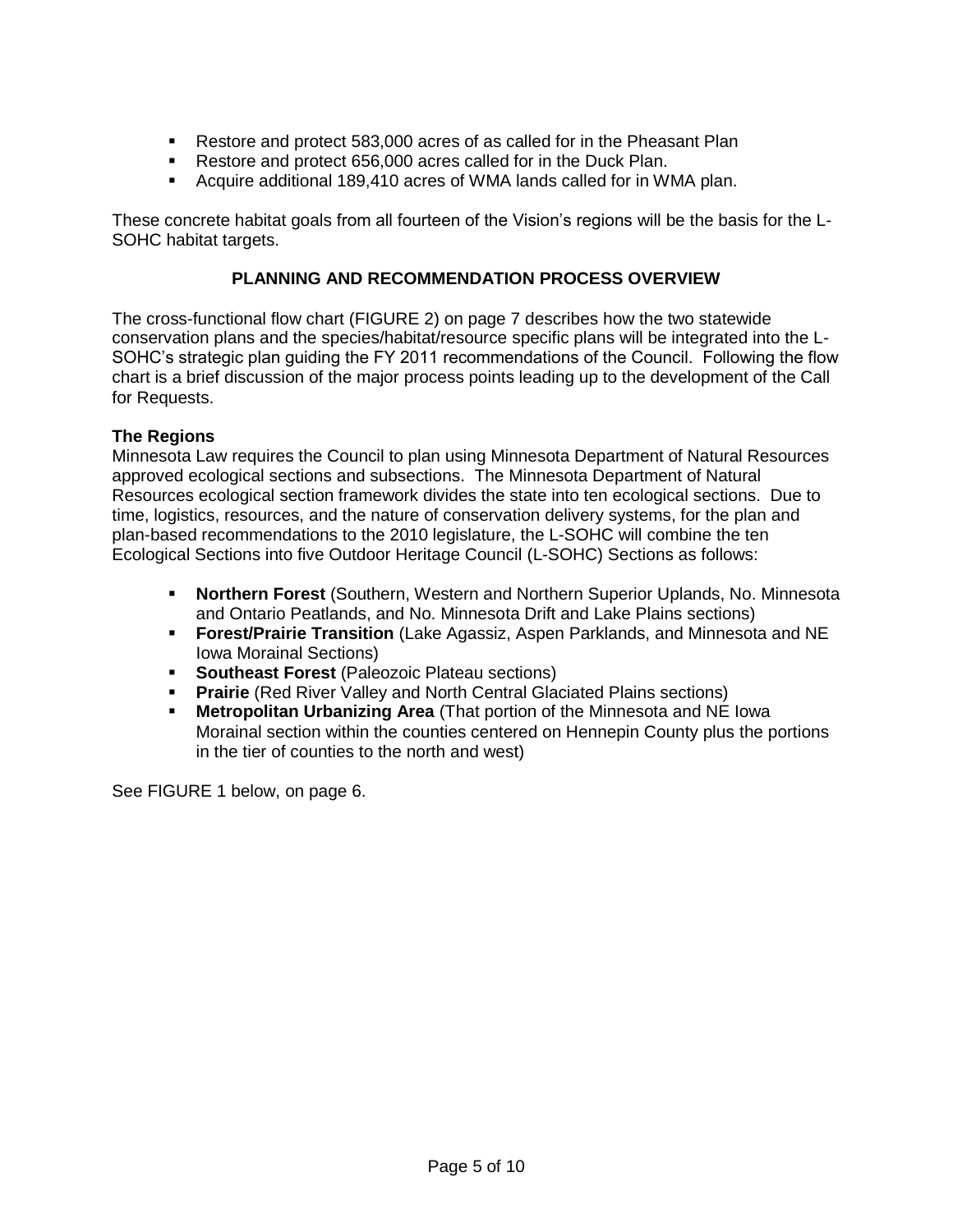

**PROCESS FOR DEVELOPING 2010's FRAMEWORK PLAN AND PRIORITY GOALS AND OBJECTIVES**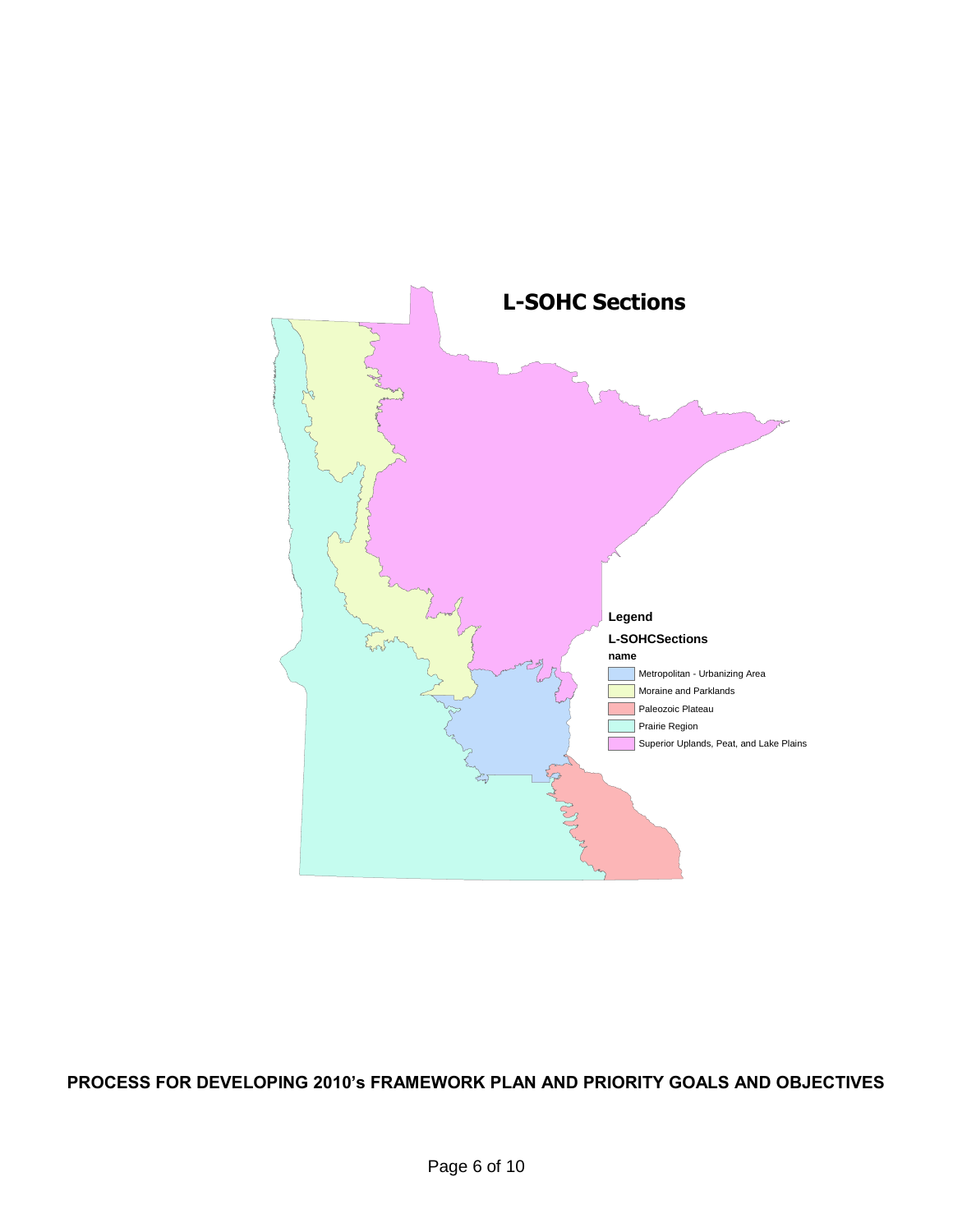Within each L-SOHC Section the L-SOHC will undertake a three step planning process that will direct requests for funding and the subsequent development of recommendations for expenditures from the OHF.

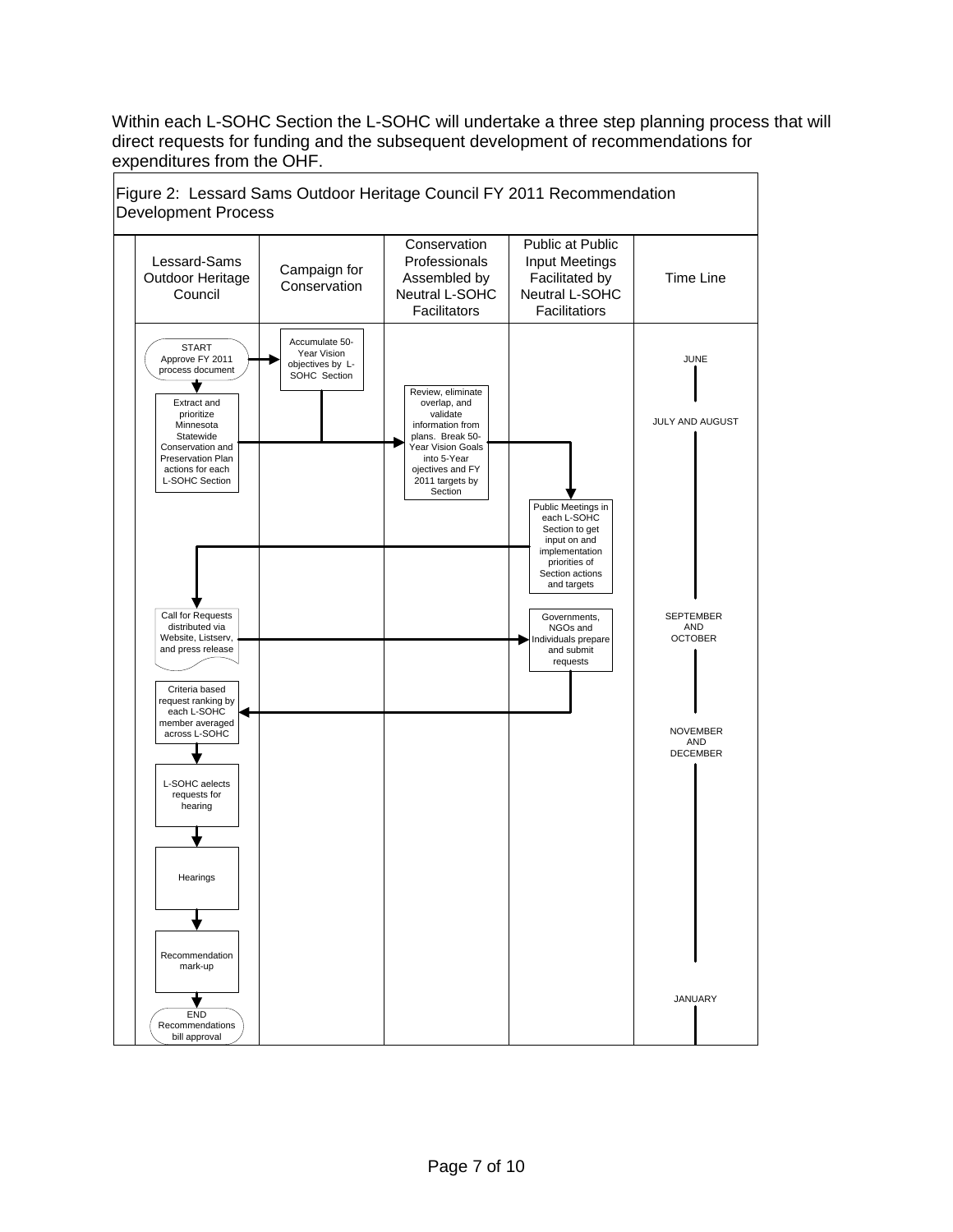## **The Planning Process**

## **Step One – Planning Section Framework**

First the L-SOHC will take the ten Minnesota Statewide Conservation and Preservation Plan actions relevant to the OHF and prioritize them, based on urgency and need, for each L-SOHC section. These will be reviewed for overlap, completeness and accuracy by a group of conservation professionals from local, state, federal and private organizations located in Minnesota. Those prioritized actions will be reviewed, amended and revised in a public meeting in each L-SOHC Section. Neutral facilitators hired by the L-SOHC will facilitate review, amendment, revision and consensus development on L-SOHC Section priorities. The general public working alongside conservation experts will develop input and consensus on these priority actions.

### **Step Two – Planning Section Targets**

Secondly and simultaneous with the review and prioritization of the Minnesota Statewide Conservation and Preservation Plan actions pertinent to the mission of the OHF, the L-SOHC will ask the authors of the Fifty-Year Vision: Conservation for Minnesota's Future to accumulate, by each L-SOHC Section, the 50-year goals for restoration, protection, and enhancement of prairies, forests, and wetlands. This will become the basis for L-SOHC strategic habitat and conservation targets.

The accumulated goals will be reviewed and validated to be results of species or habitat plans, and based in science and using best practices. Conservation professionals assembled and facilitated by the same neutral facilitators handling the public meetings will do this review and validation. Once the conservation professionals complete review and validation of the 50 year goals, the professionals will break the goals into 5 year objectives. Those five year objectives will be divided into annual habitat and conservation targets by the conservation professionals.

## **Step Three – Finalization of Framework and Targets**

The Minnesota Statewide Conservation and Preservation Plan actions and the five year objectives and habitat and conservation targets of the L-SOHC and natural resource professionals will be taken to one public meeting per L-SOHC Section. There, the public and the conservation professionals will take the actions and targets through a final round of review and amendment and reach consensus on actions and targets for each region.

## **CALL FOR REQUESTS AND FORMING COUNCIL RECOMMENDATIONS**

The L-SOHC will prepare and publish a call for requests based on the consensus habitat/conservation targets and priority actions necessary to meet these targets. The public will be made aware of the Call via the L-SOHC Website, the L\_SOHC Listserv, and the press. This call will limit requests to those addressing priority actions and targets developed above. It will carry these screening criteria.

The L-SOHC will only consider funding requests that:

- 1. are consistent with the uses of the OHF as specified in Article XI of the Minnesota Constitution and Minnesota Statutes 97A.056,
- 2. show the ability to produce significant, measurable, and enduring resource and/or habitat outcomes.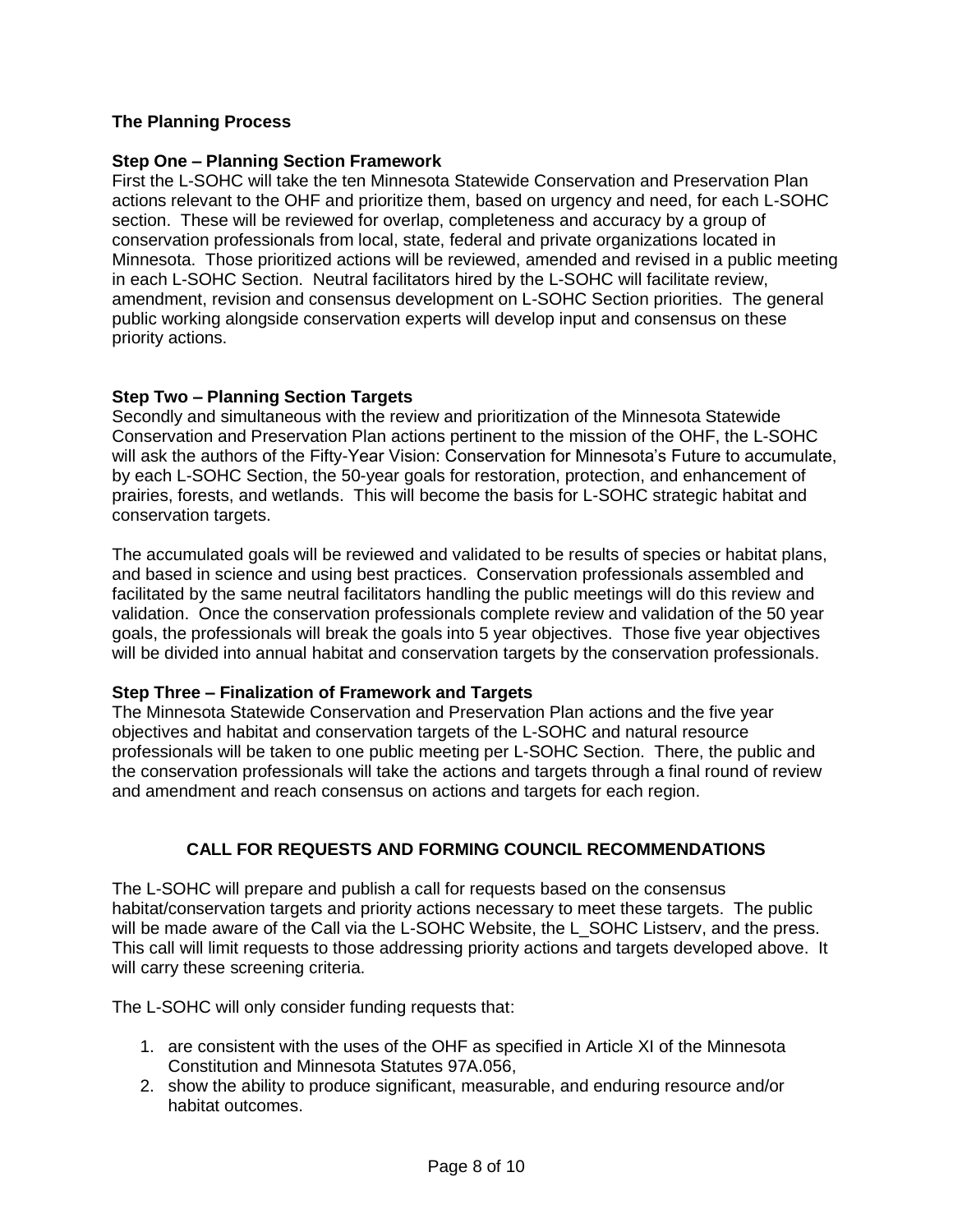- 3. clearly identify specific resource and/or habitat outcomes, performance measures, and a plan for measuring, evaluating and publicly reporting these outcomes over time.
- 4. reflect the best available science regarding resource and/or habitat enhancement, restoration, and protection.
- 5. where possible and appropriate use native plant material.
- 6. restore or enhance resources only on property under permanent protection of fee ownership or conservation easement.
- 7. have a plan to sustain the resource and/or habitat outcomes specified, including a plan to finance the necessary activities.
- 8. identify funding necessary to fully implement the project/programs(s).
- 9. limit the state's exposure for additional funding for the project.
- 10. have a process for ensuring transparency and accessibility in all stages of project/program implementation.
- 11. Show the ability to produce significant, measurable, and enduring habitat outcomes.
- 12. seek funding to supplement (not replace) customary or usual funding sources.
- 13. only acquire permanent easements, if proposing less than fee simple acquisition in real property.
- 14. ensure that land acquired by fee with money from the OHF is open to the public taking of fish and game during the open season unless otherwise provided by law.
- 15. commit to erect and maintain signage, to a standard to be adopted by the L-SOHC, crediting the OHF with support for protected, restored, or improved sites.
- 16. commit to replace OHF protected resources converted to a use other than that intended in the OHF appropriation on a ten replacement acres for one converted acre basis.
- 17. agree to not transfer the public interest in OHF fee and/or easement protected land without the written approval.
- 18. are proposed by established land acquisition programs, if the request is to acquire fee simple title or a permanent conservation easement of real property.
- 19. Are proposed by established land acquisition programs that use explicit criteria for evaluating the parcel's habitat potential, if the request is to acquire an interest in real property
- 20. Propose restoration or enhancement exclusively on land permanently protected by conservation easement or public ownership.

The call will also contain these screening criteria to be met by requesting organizations. In developing its recommendations to the Legislature for expenditures from the OHF, the L-SOHC will only consider requests from organization(s) that:

- have a record of successful management and implementation of project/program(s) similar in scale, scope, and complexity to the project/program(s) being requested.
- have demonstrated the ability to identify and establish the financial and managerial controls needed to successfully and fully implement the proposed project/program.
- Have an up-to-date external financial audit with no serious negative findings.

Finally, in addition to the action items and targets from statewide conservation plans developed in the L-SOHC's planning process, the L-SOHC will give priority consideration to requests that:

- 1. call for funding ongoing programs addressing actions and targets of one or more of the L-SOHC Planning Section or the state as a whole.
- 2. produce multiple conservation benefits.
- 3. produce conservation benefits across a large geographic area.
- 4. are collaboratively developed by multiple stakeholders and interests.